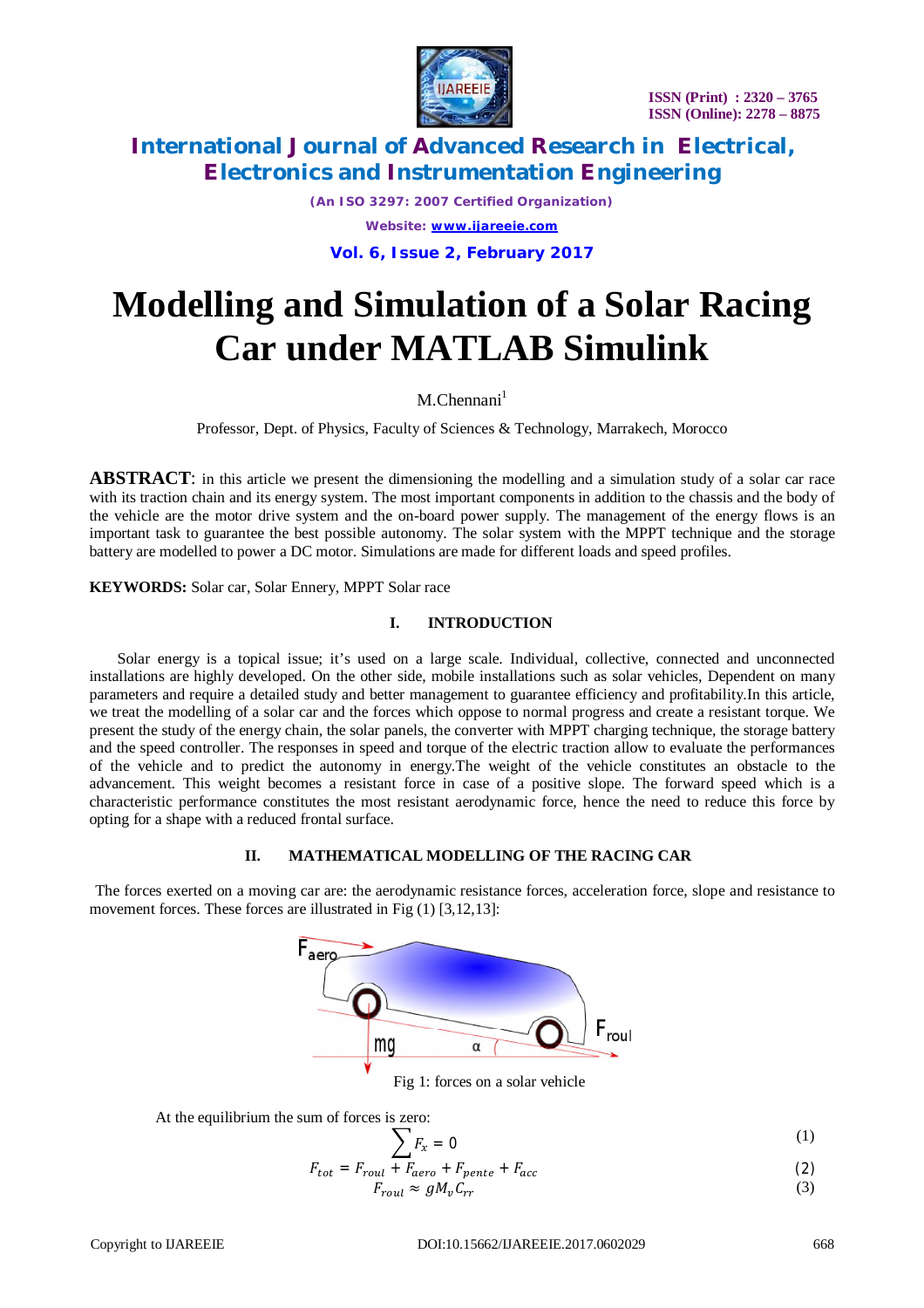

*(An ISO 3297: 2007 Certified Organization)*

*Website: [www.ijareeie.com](http://www.ijareeie.com)*

### **Vol. 6, Issue 2, February 2017**

$$
F_{aero} = \frac{1}{2} \rho S_f C_{px} (V_{veh} - V_{vent})^2
$$
\n
$$
\tag{4}
$$

When the wind speed is negligible, this relationship becomes:

$$
F_{aero} = \frac{1}{2} \rho S_f C_{px} V_{veh}^2 \tag{5}
$$

$$
F_{acc} = M_v \frac{dV_{veh}}{dt} \tag{6}
$$

$$
F_{pente} = gM_v \sin \left(\alpha_p\right) \tag{7}
$$

$$
F_{tot} = gM_v C_{rr} + \frac{1}{2} \rho S_f C_{px} V_{veh}^2 + M_v \frac{dV_{veh}}{dt} + gM_v \sin(\alpha_p)
$$
\n(8)

With:

*Ftot* : total force *Froul* : rolling resistance force *Faero* : aerodynamic force *Facc* : Acceleration force *Fpente* : Slope force *g* : gravity *M<sup>v</sup>* : vehicle mass *Crr* : rolling resistance coefficient *Sf* : frontal surface of the vehicle *Cpx* : coefficient of penetration in air *Vveh* : Vehicle speed *Vvent* : wind speed *α<sup>p</sup>* : road slope

The analysis of these forces shows the big influence of the force of aerodynamic resistance, the acceleration force, the slope of the road and especially the total weight of the vehicle.

A simplified model on simulink has been developed to evaluate the forces (Fig. 2 and 3), and the required motor power.



Fig 2 : Model simulink of forces on a solar vehicle

The simulation makes it possible to calculate the power required for traction with wheels and tires with a radius 'Rpn'. For a solar car of 400 kg, and 80km / H of speed, the necessary power of traction is 4kW.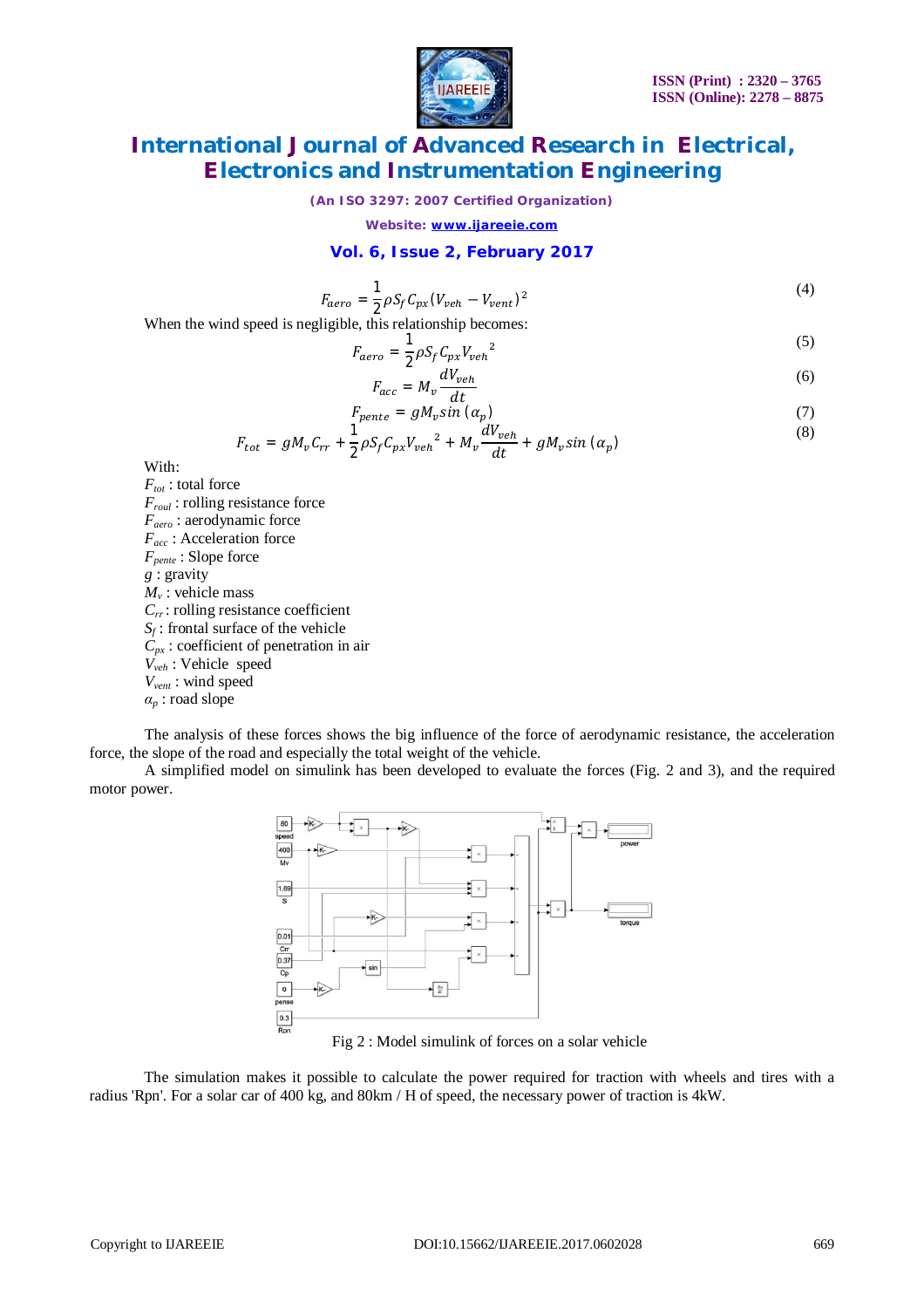

*(An ISO 3297: 2007 Certified Organization)*

*Website: [www.ijareeie.com](http://www.ijareeie.com)*

### **Vol. 6, Issue 2, February 2017**



Fig 3 :simulink model of a solar vehicle with acceleration forces

The accelerating forces impose a very strong torque and disappear when the speed reaches its final value (8) (Fig 4).



Fig 4 : acceleration torque depending for positive acceleration

Solar racing cars must respect a canvas imposed by the organizers of competitions. An example of constraints

is:

Maximum length=4.5m; Maximum width=1.8m; Surface of solar panels≤6m²; Storage battery Capacity ≤5kWh

For an example of parameters, we can take (Fig5) :6m<sup>2</sup> of PV, 23% 1300W,Battery : 25AH, 120V,Total weight : 250kg,DC Motor,Body with composite.



Fig 5: example of design for solar car

The motorization is made by a motor wheel, two rear wheels and a system of control and variation of speed (Fig 6). The motor can be DC one or a Brushless based technique. The drive acts on the speed of the motor, the control is made by the accelerator pedal.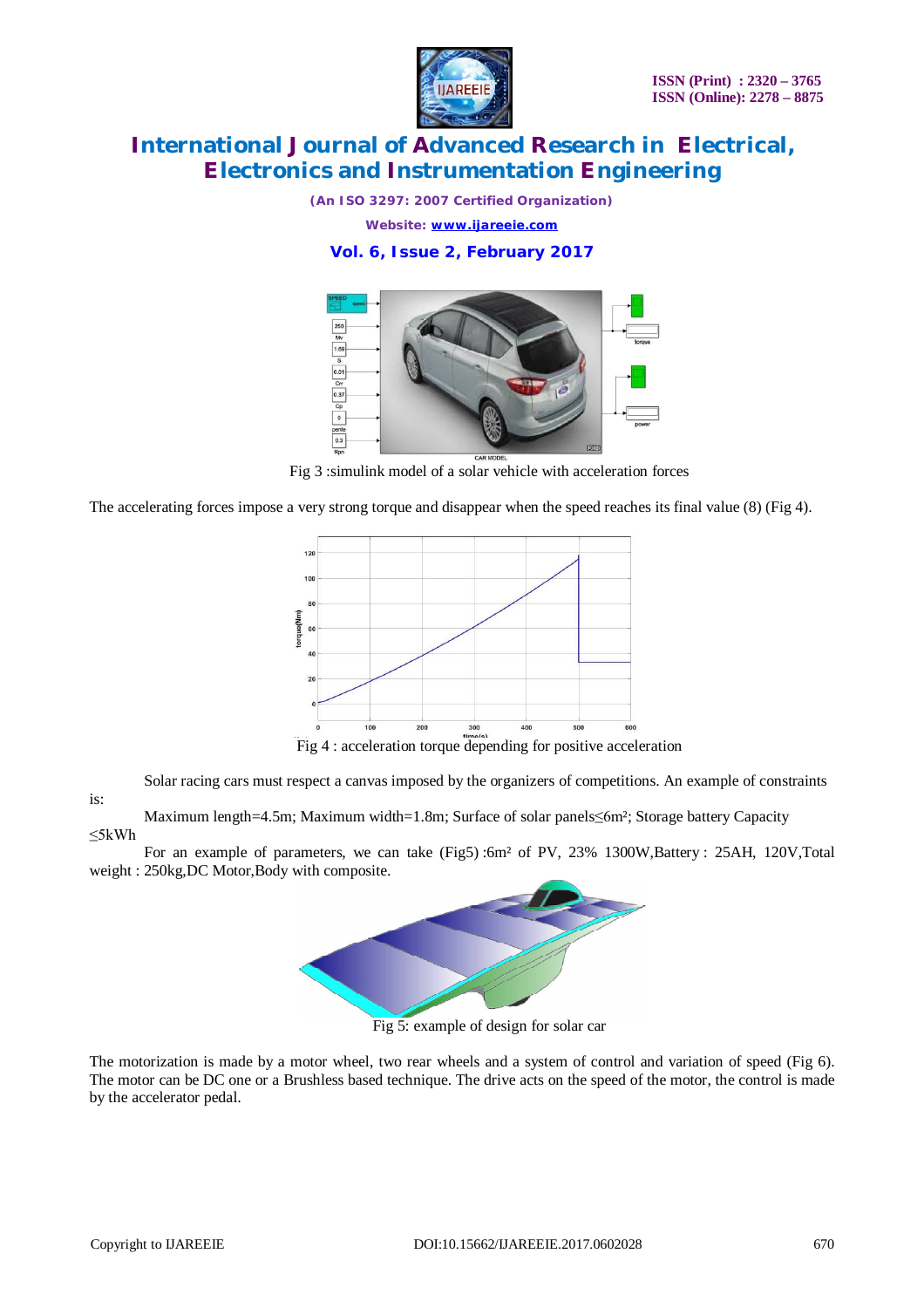

*(An ISO 3297: 2007 Certified Organization)*

*Website: [www.ijareeie.com](http://www.ijareeie.com)*

### **Vol. 6, Issue 2, February 2017**



Fig 6: Single-engine model with mechanical gearbox

The Vehicle speed "*Vveh*" in km/h is related to the motor speed by the following relation:

$$
V_{veh} = \frac{D_{pn}}{2} \Omega_{roue} \tag{9}
$$

Vehicle speed: V<sub>veh</sub> (m/s) Tire diameter:  $D_{pn}$  (m) Tire speed : $\Omega_{roue}$  (rd/s)

$$
\Omega_{roue} = k_r \Omega_{Mot} \tag{10}
$$

Gearbox coefficient:  $k_r$ Motor speed:  $\Omega_{Mot}$  (rd/s)

$$
\Omega_{Mot} = N_{mot} \frac{2\pi}{60} \tag{11}
$$

 $N_{mot}$ (tr/min)

The vehicle speed in km/h is expressed as:

$$
V_{Veh} = D_{pn} k_r N_{mot} \frac{3.6\pi}{60} \tag{12}
$$

Vehicle speed in km/h : V<sub>Veh</sub> (km/H)

### **III. MODELING OF THE ENERGY SOURCE**

The power source consists of:

- Solar panels
- Battery charger
- Battery
- DC converter
- DC motor
- Mechanical gearbox
- Control, measurement and signalling system

The PV array is a five-parameter model using a current source  $I_L$  (current generated by light), a diode (parameters  $I_0$  and nI), a series resistor  $R_s$  and a shunt resistor  $R_{sh}$  representing the current and voltage characteristics (I-V) of the panels [11].



Fig 7 : Equivalent model of a photovoltaic panel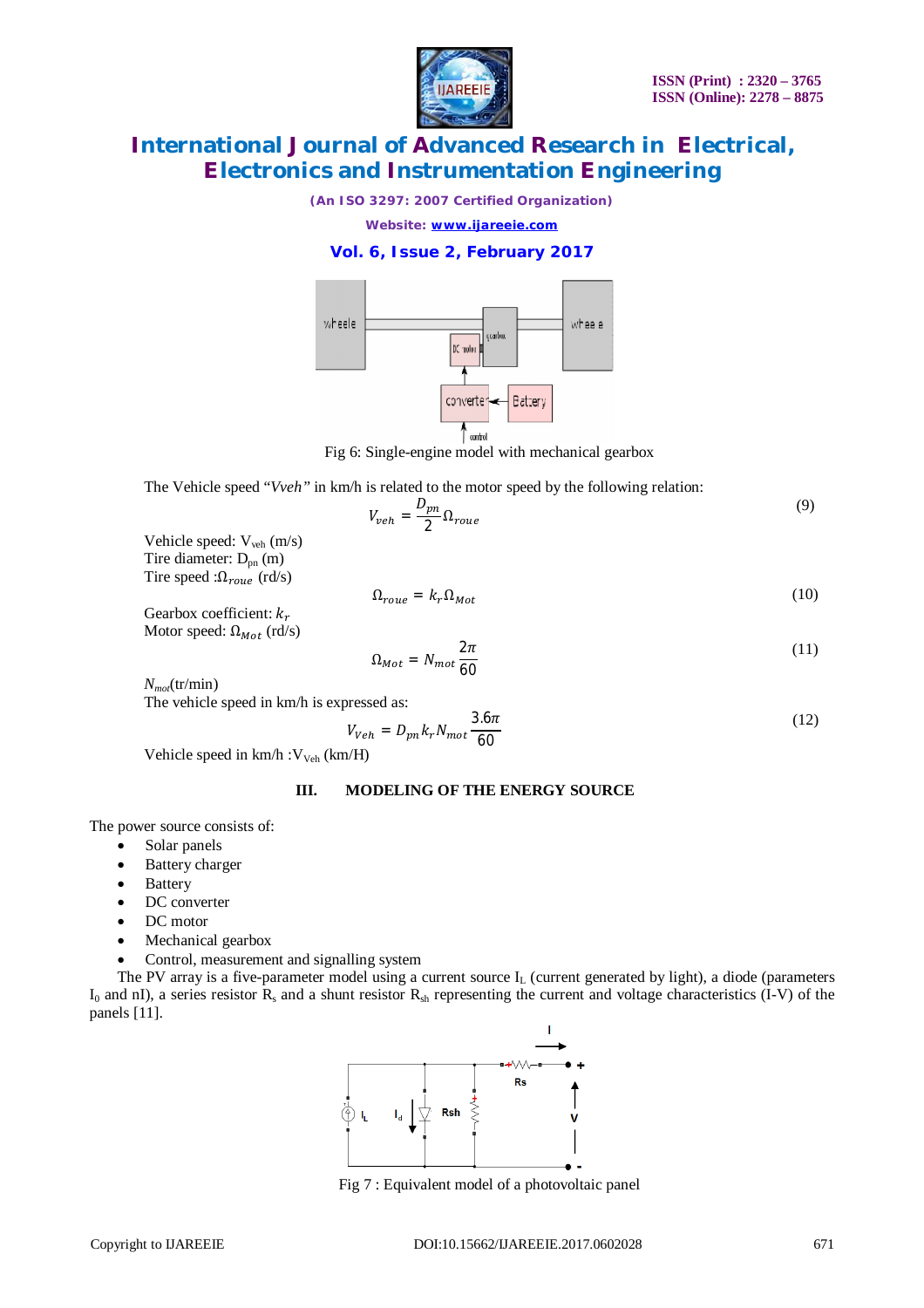

*(An ISO 3297: 2007 Certified Organization)*

*Website: [www.ijareeie.com](http://www.ijareeie.com)*

**Vol. 6, Issue 2, February 2017**



Fig 8: Characteristics I (V) P (V) of a Solar Panel

The voltage-current characteristic of the solar panel is given as follows:

$$
I_d = I_0 \left(\exp\left(\frac{V_d}{V_T}\right) - 1\right) \tag{13}
$$

$$
V_T = \frac{KT}{q} \times nI \times Ncell
$$
\n(14)

with:

 $I_d$ = diode current (A)

Vd= diode voltage (V)

 $I<sub>0</sub>=$  diode saturation current (A)

 $I_L$ =light current (A)

nI= diode ideality factor, a number close to 1.0

k= Boltzmanconstant = 1.3806e-23 J.K-1

 $q =$  electron charge = 1.6022e-19 C

 $T=$  cell temperature  $(K)$ 

Ncell= number of cells connected in series in a module

The solar car in motion must absorb the maximum energy of the solar panels. The flow direction and orientation of the panels requires the use of a fast MPPT algorithm. The solar energy must be completely transmitted to the battery and the motor.

The solar panels of 6m² can generate 1200W. Serial, parallel or mixed mounting depends on the type of the used DC-DC converter (Fig. 10 and 11). The power developed depends on the irradiations and the temperature (Fig 8 and 9)



Fig 9: Dependence of the maximum power point of the temperature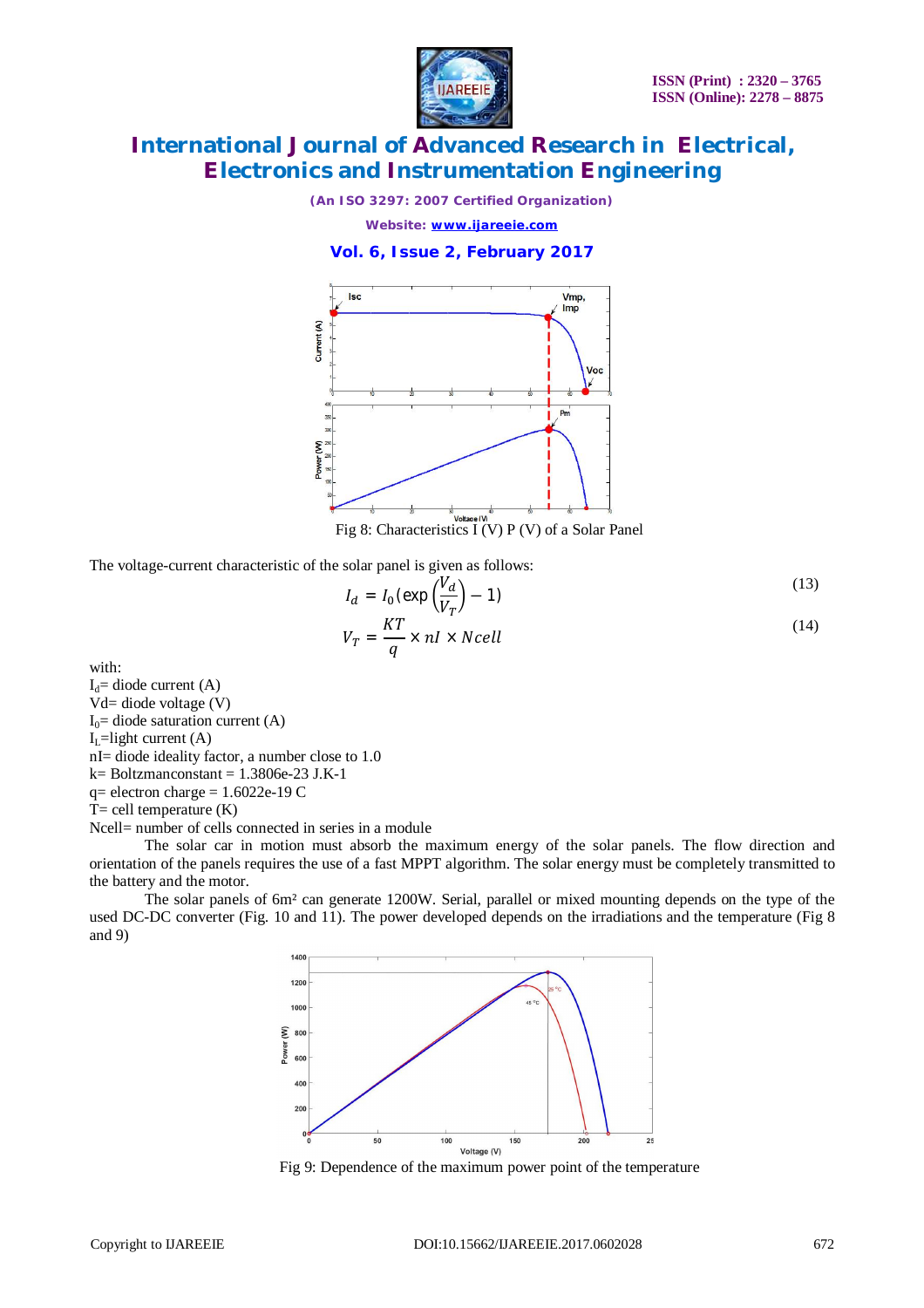

*(An ISO 3297: 2007 Certified Organization)*

*Website: [www.ijareeie.com](http://www.ijareeie.com)*

#### **Vol. 6, Issue 2, February 2017**

The search for the MPPT [1] is made by the same DC-DC converter and controlled with the "perturb and observe" (P&O) algorithm of the Fig (12).

The current and voltage of the PV are measured, the sign of dP (derivative of the power) gives an indication of the position of the MPPT, a decision is taken subsequently to increase or decrease the duty cycle(D).



For a battery as a load of a buck converter, we have:

The maximum power point is obtained for.

$$
V_{pv\_opt} = \frac{V_{bat}}{\alpha} \tag{16}
$$

 $V_{bat} = \alpha V_{nv}$  (15)

Fig 13 shows the pursuit of the MPP (maximum power point) for a ramp step for a setting with a low dD.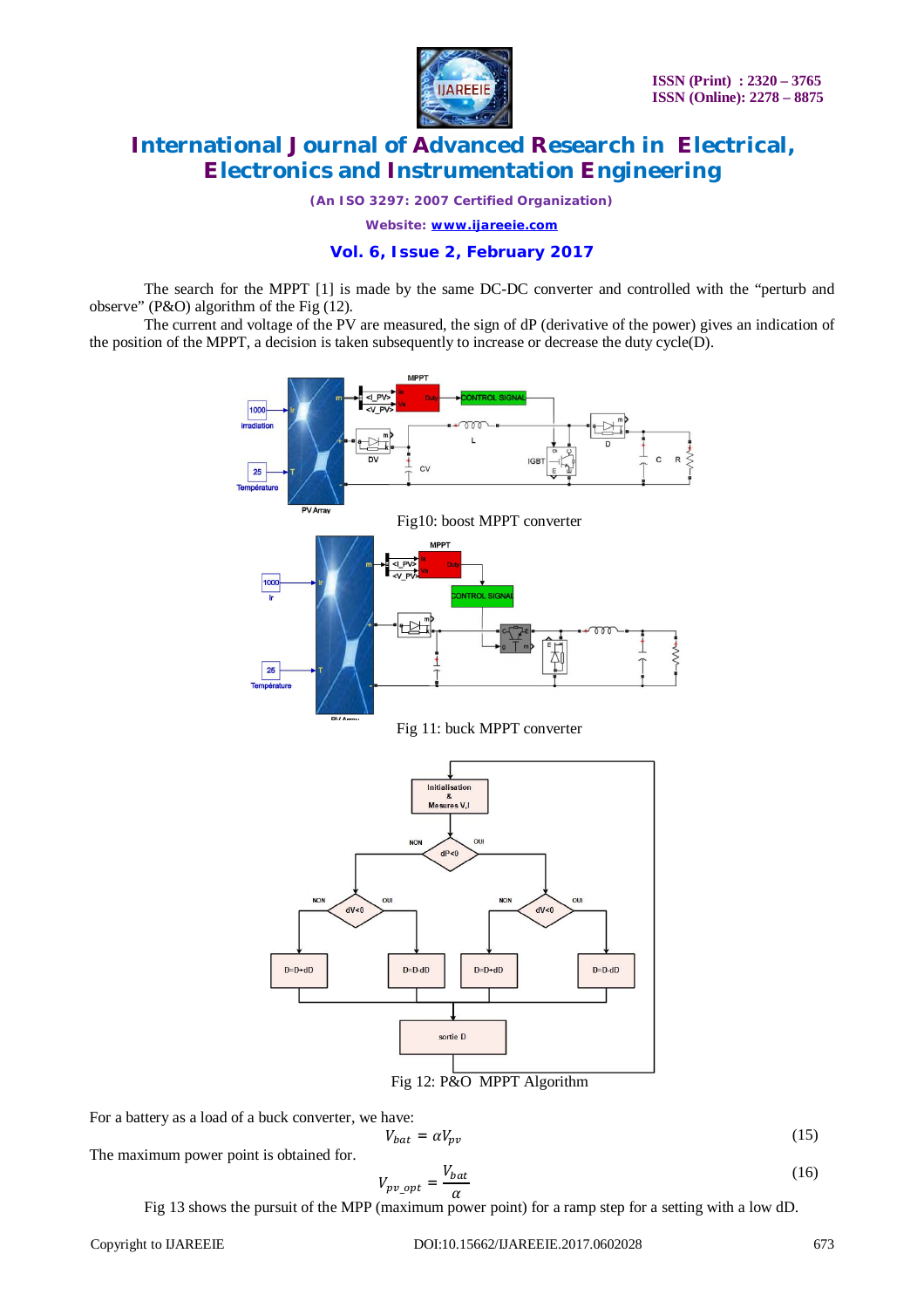

*(An ISO 3297: 2007 Certified Organization)*

*Website: [www.ijareeie.com](http://www.ijareeie.com)*

#### **Vol. 6, Issue 2, February 2017**

Fig 14 shows the power response of the P&O method for two dD settings (0.0001 and 0.001). The high value of dD gives a fast response with oscillations for high powers. A low value of dD gives a slow response but with very low power oscillations [2,7,8].



Fig 13 : Power response of the MPPT (bottom) for an irradiation ramp Ir (w) (top)



Fig *14: Solar panel power for an irradiation step; For low dD (dashes) and large dD (solid line)*

For the MPP point, the current of the battery is maximum and must be switched off in case of overcharging of the battery (battery protection)[4,6].



Fig 15 : diagram of a buck chopper MPPT and battery charger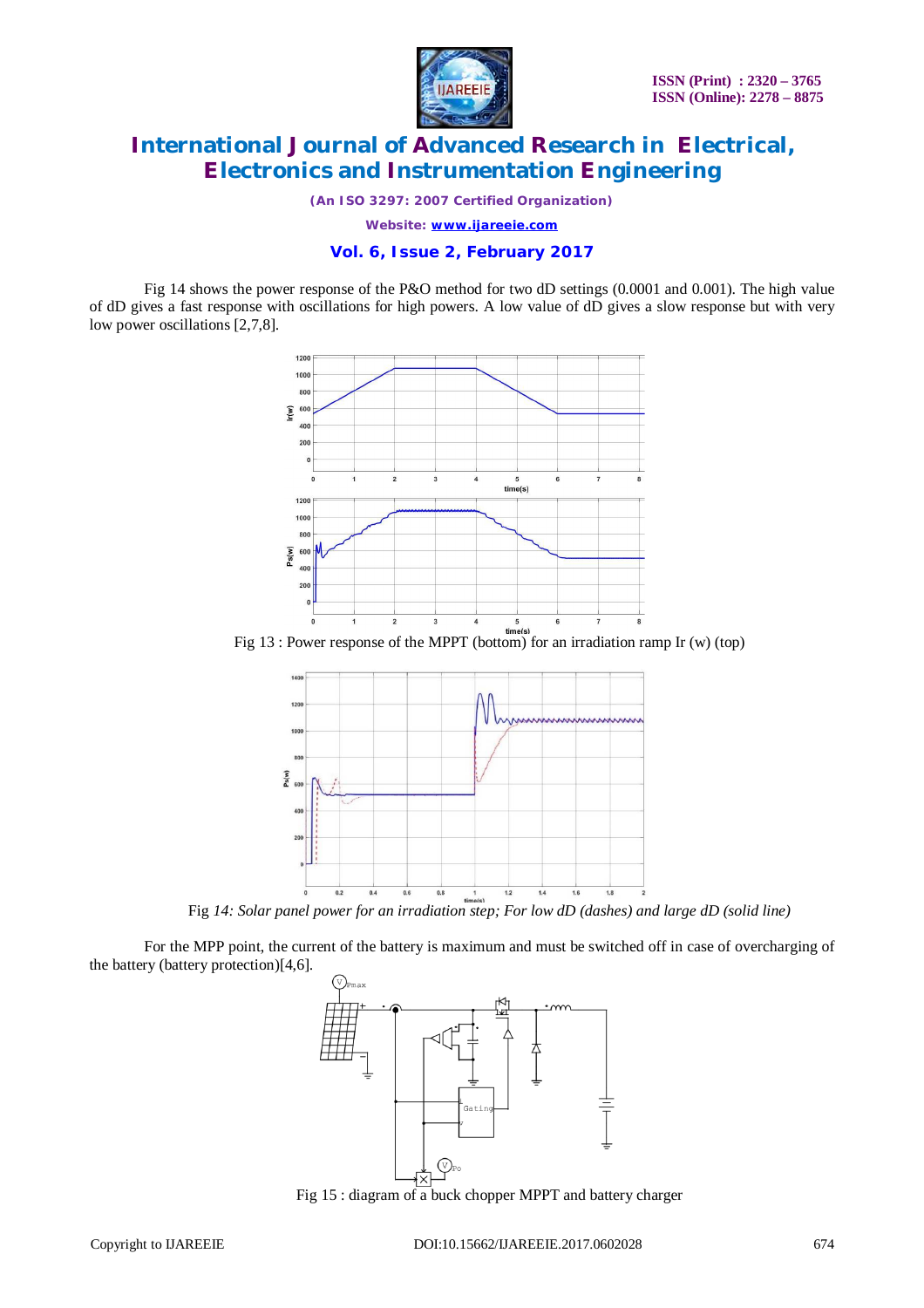

*(An ISO 3297: 2007 Certified Organization)*

*Website: [www.ijareeie.com](http://www.ijareeie.com)*

### **Vol. 6, Issue 2, February 2017**

### **IV. MODEL OF THE MOTORIZATION CHAIN**

The motorization chain can be represented by the following diagram (Fig 16) [5].



Fig 16: Single-engine model with current limitation

The electromagnetic torque is related to the speed and to the resistive torque by the following relation:

$$
j\frac{d\Omega}{dt} = \text{Tem} - \text{Tres}
$$
 (17)

with :

J : moment of inertia,

Ω:rotation speed,

Tem : electromagnetic torque,

Tres : resistant torque

The speed changes according to the following relationships:

$$
\frac{d\Omega}{dt} = \frac{Tem - Tres}{j}
$$
 (18)

$$
\Omega = \frac{1}{j} \int \text{Tem} - \text{Tres} \tag{19}
$$

$$
Tem = j\frac{d\Omega}{dt} - Tres
$$
 (20)

We must act on the torque to modify the speed, current must be limited to protect the machine and be well managed with the supply constituted of the battery and the solar panel with the MPPT technique (Fig 15).

During starting or changing of the speed set point, a high current is required to overcome the acceleration torque.

We have (Fig 17):

$$
I_{mot} = I_{pv} + I_{bat} \tag{21}
$$

During the starting phase, the current of the battery supplies the motor in addition to the current from the solar panel [9,10] (Fig 18)



Fig 17 : Currents called for a PV-Battery and motor system